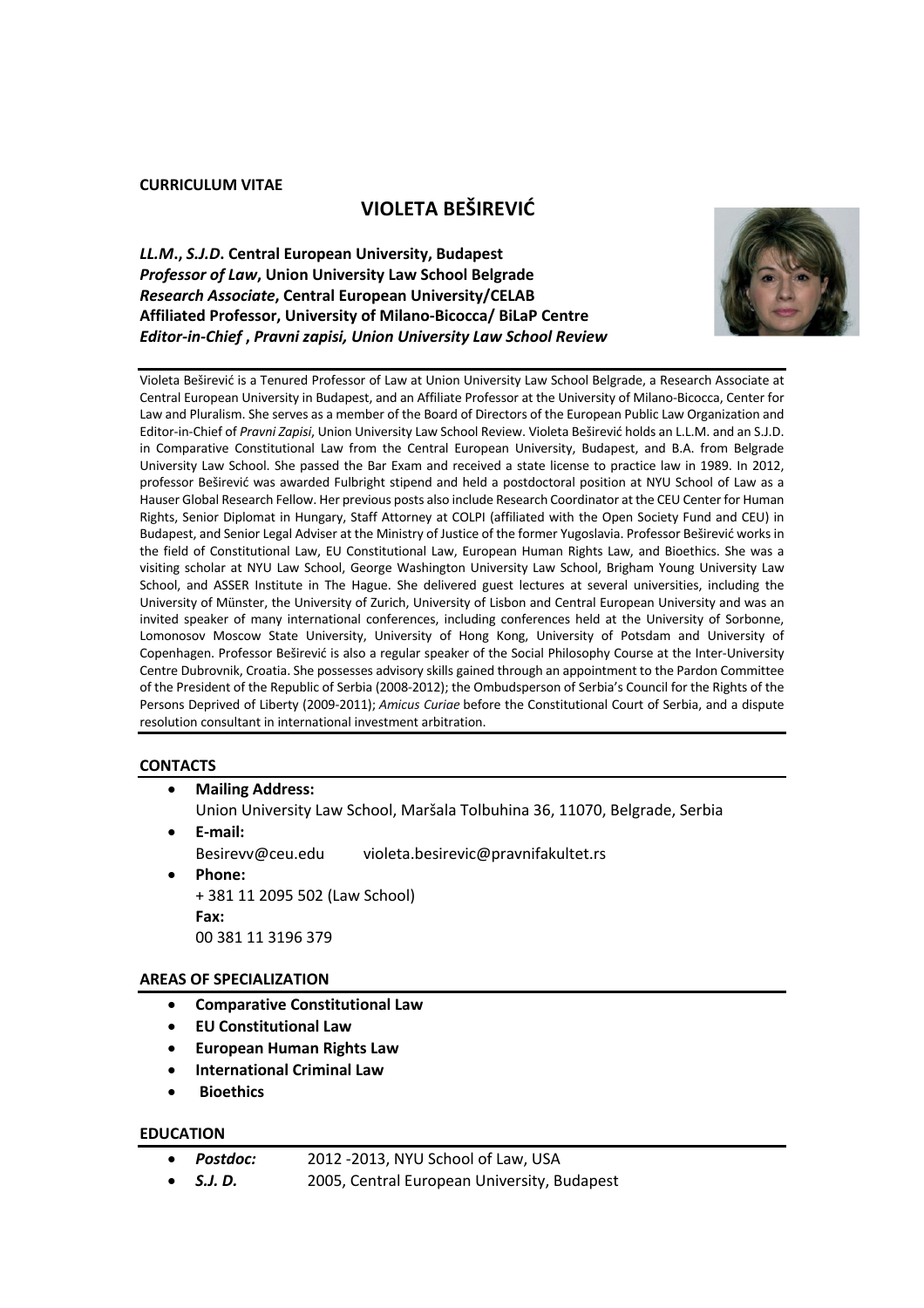(Comparative Constitutional Law)

- LL.M. 1996, Central European University / USNY, New York
- (Comparative Constitutional Law)
- **Cert.** 1989- Bar Examination
- **LL. B** 1985 Belgrade University School of Law

### **LANGUAGES**

- English (fluent)
- Hungarian (fair)
- French (basic)
- Serbian, (native) &Montenegrin/Bosnian/Croatian

### **PROFESIONAL EXPERIENCE**

### Teaching and Research

- **Union University Law School Belgrade**: *Professor of Law* (tenure since 2011)
- **Central European University/CELAB**, Budapest: *Research Associate,* (2007 -)
- **University of Milano-Bicocca, Center for Law and Pluralism:** *Affiliated Professor,*   $(2020 - )$
- **NYU Law School, New York, USA***, Hauser Global Research Fellow*, ( 2012-2013).
- **T.M.C. ASSER Institute**, The Hague, Netherlands Visiting Research Fellow, 2000 (March)
- **George Washington University Law School**, Washington D.C., USA *Visiting Fellow*, 1998 (March-April)
- **Brigham Young University Law School**, Provo, Utah, USA *Visiting Research Fellow*, 1995 (January-April)

# Visiting Lectures

- **University of Münster** (2019)
- **University of Lisbon** (2016)
- **University of Zurich** (2014)
- **Inter-University Center Dubrovnik, Croatia** (2013 2017)
- **University of Rijeka**, Croatia (2007, 2010, 2012)
- **University of Belgrade**(2015,2016)
- **University of Nis**, Serbia (2014)
- **Serbian Academy of Science and Art** (2017)
- **Belgrade Center of Human Rights** (2009, 2016 -2018)

Peer-Reviews**:** *Bioethics*, *The Annals of the Faculty of Law Belgrade*/*Belgrade Law Review*; *Pravni zapisi*; *University of Rijeka School of Law Review; JAHR*, (Annual of the University of Rijeka, Medical School), *Temida* and *Engrami*.

# Professional History

- Union University Law School, Belgrade: *Vice-Dean for Teaching Affairs* (2018-2020) *Associate Professor of Law* (2008 – 2011) *Vice-Dean for Academic Affairs/Head of the Postgraduate Studies* (2007 – 2010) *Lecturer* (2006–2008)
- Central European University/Center for Human Rights: *Research Coordinator* (2005 – 2006)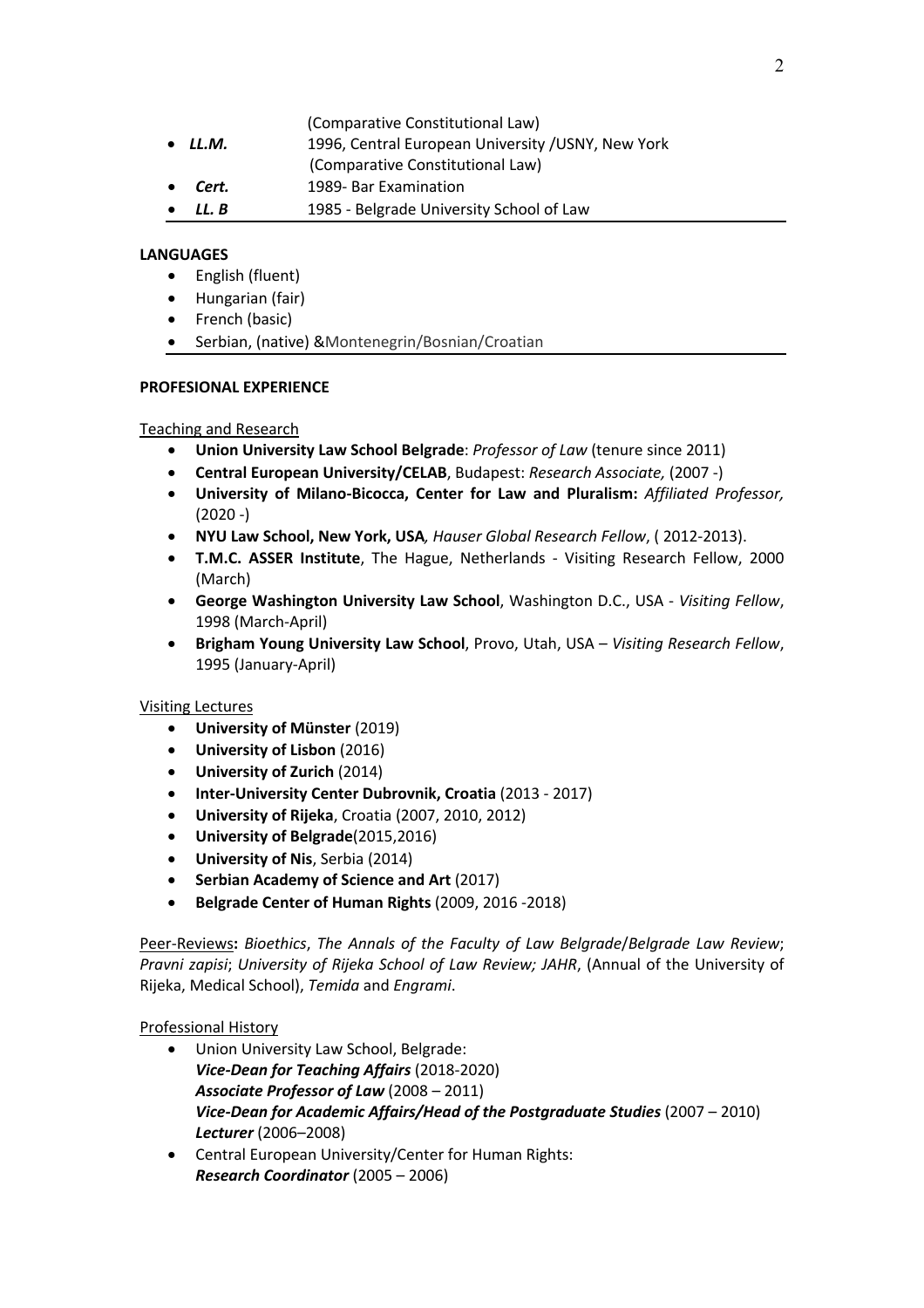- Embassy of Serbia and Montenegro, Budapest:  *Head of the Consular Department* (2004-2005)
- Central European University, Budapest: *Research Assistant to Academic Pro-Rector for Public Policy Issues* (2000-2001)
- Constitutional and Legal Policy Institute (Affiliated with Central European University): *Staff Attorney/Senior Legal Officer* (1995-2000)
- Federal Ministry of Justice (in former SFRY and FRY) Belgrade:  *Senior Legal Adviser* (1992-1994) *Legal Adviser* (1989- 1992) *Junior Legal Adviser* (1987 -1989) *Apprentice* (1986-1987).

### **HONORS AND GRANTS**

- **Fulbright Grant Award** *Fulbright Scholar*, 2012
- *The Civic Society Scholarship Award*, Fund for Open Society Institute, New York, 1998.
- *Scholarship Award for S.J.D. Studies* Central European University, (1997/1998)

**\_\_\_\_\_\_\_\_\_\_\_\_\_\_\_\_\_\_\_\_\_\_\_\_\_\_\_\_\_\_\_\_\_\_\_\_\_\_\_\_\_\_\_\_\_\_\_\_\_\_\_\_\_\_\_\_\_\_\_\_\_\_\_\_\_\_\_\_\_\_\_\_\_\_\_**

\_\_\_\_\_\_\_\_\_\_\_\_\_\_\_\_\_\_\_\_\_\_\_\_\_\_\_\_\_\_\_\_\_\_\_\_\_\_\_\_\_\_\_\_\_\_\_\_\_\_\_\_\_\_\_\_\_\_\_\_\_\_\_\_\_\_\_\_\_\_\_\_\_\_\_

• *Scholarship Award for LL.M Studies*, Fund for Open Society Institute, Belgrade - (1994)

# **PROFESSIONAL AFFILIATIONS AND PUBLIC SERVICES**

- **European Public Law Organization**, Board Member (2007- )
- **Open Society Foundation, Serbia,** Board Member (2019 )
- **ASTRA, (anti-trafficking NGO),** Board member, (2017-)
- **Pardon Committee** (established by the President of the Republic of Serbia), Member (2008- 2012)
- **Ombudsperson's Council for Rights of the Persons Deprived of Liberty –** Member (2009-2012)
- **Institute for International Education, European Office – The Selection Committee for the Eurobank EFG Scholarship Award in Serbia -** Member, (2009-2010)
- **European Group of Public Law,** Member (by invitation) (2009 -)
- **Serbian Association for International Law –** (2009-)
- **Serbian Association for Constitutional Law,** Executive Board member(2014 -)
- **Serbian Association for Bioethics,** Member, (2009 -)
- **Cambridge Working Group for Bioethics Education in Serbia,** Member (2013-)
- **Center for Studies in Bioethics**, Belgrade, Member (2014-)
- **Serbian Association for Legal and Social Philosophy,** Member, (2016-)
- **The International Society of Public Law (ICON.S),** Member, (2015-)
- **Center for Research on Judiciary (CEPRIS),** Member, (2019-)

# **SURVEY OF OTHER ACADEMIC AND PROFESSIONAL ACTIVITIES**

- **Editor-in-Chief** of Pravni zapisi, Union University Law School Review (2019-);
- **Expert Witness in UNCITRAL International Arbitration,** 2016-2018.
- **Peer Reviewer for the Fulbright Commission in Poland**
- **President of the European Public Law Organization Doctoral Thesis Prize Committee of 2017**.
- *Amicus Curiae* before the Serbian Constitutional Court, 2012.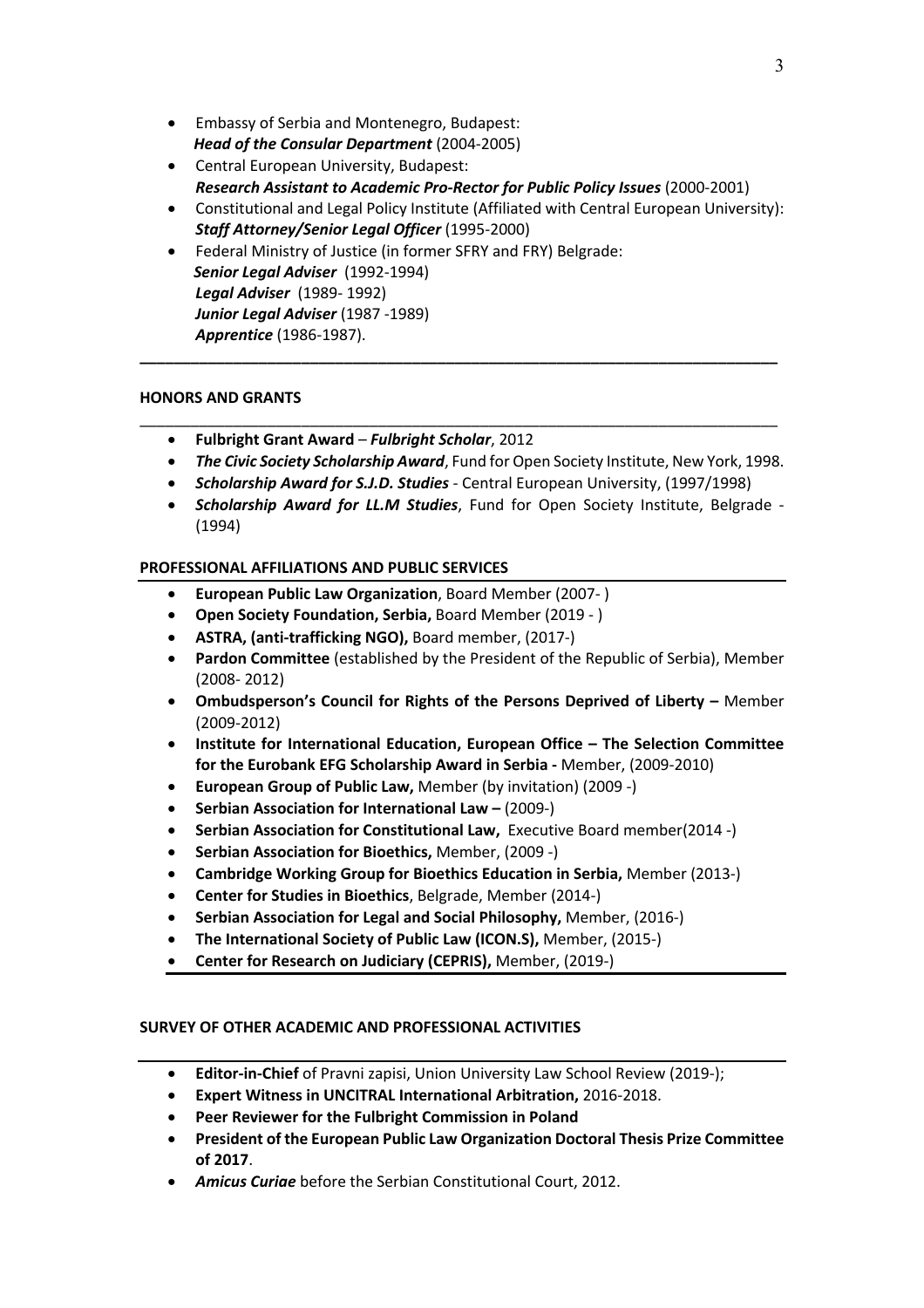- **Editorial Board Member** *of Central and Eastern European Legal Studies*, a special series of European Review of Public Law;
- **Editorial Board Member** of Union University Law School Review (*Pravni zapisi,* 2011- 2018*).*
- **A member of the Scientific Committee** for the 3rd ELPAT Congress: Organ Transplantation: Ethical, Legal and Philosophical Aspects, Rotterdam, April 20-24, 2013.
- **A member of the Organizational Committee** of the Conference: 6th Bioethics Forum of the South-Eastern European Countries: Bioethics, Medicine and Politics. Belgrade, November 5-6, 2010.

### **PUBLICATIONS**

#### *Books*

### (In English language)

- 1. **New Politics of Decisionism**, ed., Eleven International Publishing, The Hague, 2019.
- 2. **Study on the Case Law of the European Court of Human Rights Applicable in Administrative Disputes,** editor and co-author with D. Popović, M. Leskoviku and T. Marinković (ReSPA-Regional School of Public Administration, 2017).
- 3. **Public Law in Serbia: Twenty Years After**, ed. (London, UK: European Public Law Organization & Esperia Publications Ltd, 2012).
- 4. **Euthanasia: Legal Principles and Policy Choices** (Florence, Italy: European Press Academic Publishing, 2006).
- 5. **Rethinking Socio-Economic Rights in an Insecure World**, co-editor with N. Udombana (Budapest, Hungary: CEU Center for Human Rights, 2006).

**(**In Serbian language)

- 6. Komentar Evropske konvecije za zaštitu ljudskih prava i osnovnih sloboda **[Commentary on European Convention for the Protection of Human Rights and Fundamental Freedoms]**, with D. Popović et. al. (Belgrade- Službeni glasnik, 2017).
- 7. Militantna demokratija nekada i sada **[Militant Democracy - Then and Now]**, ed. (Belgrade: Službeni glasnik & PFUUB, 2013).
- 8. Međunarodno i transnacionalno krivično pravo **[International and Transnational Criminal Law]** co-author with V. Đ. Degan and B. Pavisic, (Belgrade: Službeni glasnik & PFUUB, 2011).
- 9. Kompatibilnost jugoslovenskog prava sa odredbama Evropske konvencije o ljudskim pravima **[Compatibility of Yugoslav Law with the European Convention on Human Rights]** (Belgrade: Council of Europe Office, 2002), co-author with V. Rakic-Vodinelic, S. Gajin and O. Nikolic, pp. 32-117 and 129-179. (Published also in English as Council of Europe Report of 2002).

#### *Contributions in WoS Indexed Journals*

- 10. **Making Sense of the Political Question Doctrine: The Case of Kosovo**, *Review of Central and East European Studies*, 2020, forthcoming.
- 11. **"Governing Without Judges": The Politics of the Constitutional Court in Serbia**, (Article), *International Journal of Constitutional Law* (I-CON), Oxford University Press & NYU School of Law, vol. 12, no. 4, 2014, pp. 954-979.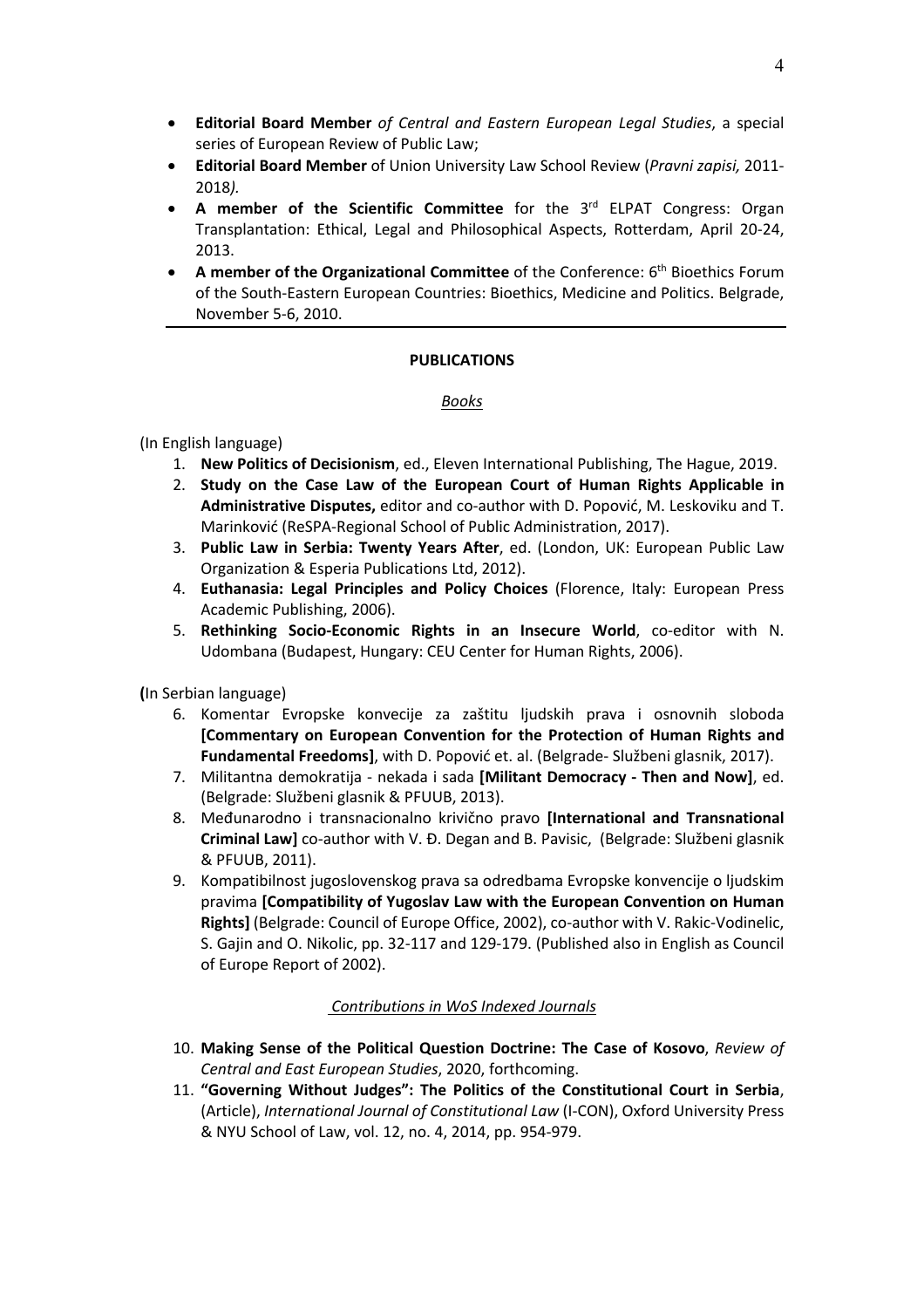- 12. *EULOD: The EU-funded Project on Living Organ Donation in Europe,* (Meeting Abstract), with F. Ambagtsheer *et. al.*, *Transplant International*, Vol. 26, no. 2, 2013, pp. 139-140.
- 13. **End-Of-Life Care in XXI Century: Advance Directives in Universal Rights Discourse**, (Article), *Bioethics*, The International Association of Bioethics, Wiley, Blackwell Publishing Ltd, Oxford, vol. 24, no. 3, 2010, pp. 105-112.
- 14. **Миф о судебной реформе в Сербии**, **[The Myth of Judicial Reform in Serbia]**, (in Russian), *Сравнительное конституционное обозрение* 2016. № 5 (114), pp. 105- 116.

#### *Articles & Book Chapters*

(In English language)

- 15. **Pigeonholing Human Rights in International Investment Arbitration: A Claim or a Defense?,** in Tibor Várady, Miodrag Jovanović (eds.), *Human Rights in the 21st Century,* Eleven International Publishing & SANU, 2020, pp. 233-254.
- 16. **A Short History of Brexit,** u: T. Matović, M. Božić (eds.), *NOMOPHYLAX: Collection of Papers in Honor of professor Srdjan Šarkić*, Belgrade: PFUUB & Službeni glasnik, 2020, forthcoming.
- 17. **If Schmitt were alive…Adjusting Constitutional Review to Populist Rule in Serbia**, in Violeta Beširević (Ed.), *New Politics of Decisionism*, The Hague, Eleven International Publishing, 2019, pp. 193-207.
- 18. **Introduction**, in Violeta Beširević (Ed.), *New Politics of Decisionism*, The Hague, Eleven International Publishing, 2019, pp. 1-10.
- 19. **The Study on Compatibility of the Law of the Republic of Serbia with EU Acquis Communautaire in the Area of Combating Trafficking in Human Beings** (Belgrade, ASTA, 2019).
- 20. **The Draft Amendments to the Serbian Constitution: Populism before Judicial Independence***, VerfBlog,* 2018/4/24 https://verfassungsblog.de/the-draftamendments-to-the-serbian-constitution-populism-before-judicial-independence/, DOI: https://dx.doi.org/10.17176/20180424-131312.
- 21. **Immigration and Integration by Adjudication in Europe: State Sovereignty under Challenge**, with T. Papić, in: Tibor Varady (ed.), *Migrants in 21st Century Europe*, Belgrade, Serbian Academy of Science and Art (SANU), 2017, pp. 101-133.
- 22. **From Sovereignty to Post-Sovereignty and Back: Some Reflections on Immigration and Citizenship Issues in the Perspective of Refuge 'Crisis'**, with T. Papić, in: Gérard Timsit and Spyridon Flogaitis (eds.), R*ights Across Borders: Citizenship and Immigration in Europe*, European Review of Public Law, EPLO, Athens, 2017, pp. 123- 165.
- 23. **Troubles with European Public Sphere: What's European Citizenship Got to Do with It?**, in: G. Raulet , C. Doria (eds.), *Questioning the European Public Sphere: An Historical and Methodological Approach*, Brussels, Peter Lang, 2016, pp. 57-75.
- 24. **Mission (Im)Possible: Defending A Right to Die**, in: Kenneth Himma, Bojan Spaić (eds.), *Fundamental Rights: Justification and Interpretation*, The Hague, Eleven Publishing International, 2016, pp. 149-177.
- 25. **New Challenges of Democracy in Serbia: Global Issues in Local Perspective**, with A. Trbovic, in *New Challenges of Democracy*, European Review of Public Law, European Public Law Series, London: EPLO & Esperia Publications, 2015, pp. 435-481.
- 26. **Constitutional Review in a Democratic Deficit Setting: The Case of the European Union**, in: Miodrag Jovanović (ed.), *Constitutional Review and Democracy*, The Hague, Eleven Publishing International, 2015, pp. 83-107.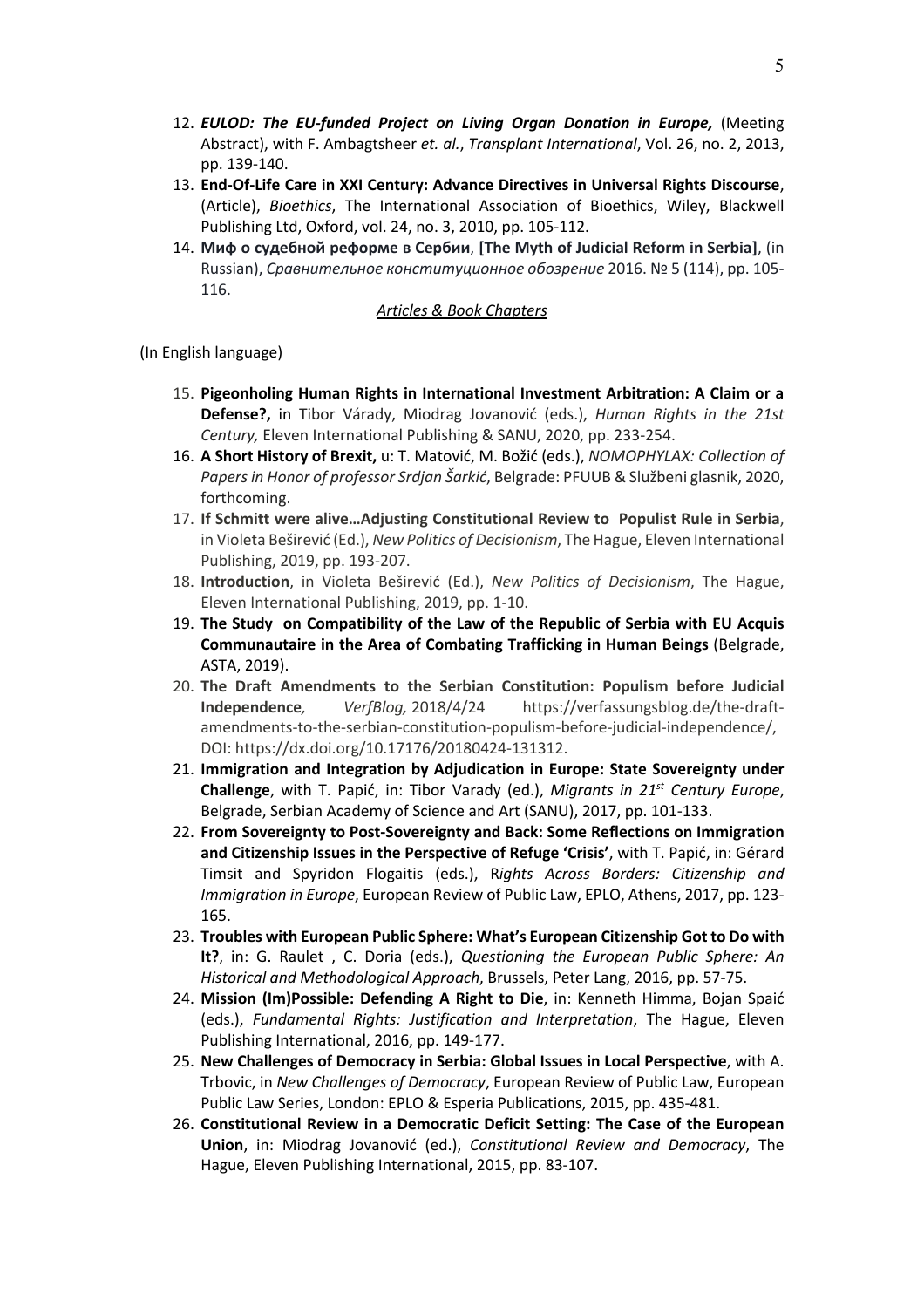- 27. **The Constitution in the European Union: The State of Affairs**, in: A. Dupeyrix, G. Raulet (eds.), *European Constitutionalism. Historical and Contemporary Perspectives*, Brussels, Peter Lang, coll. "Euroclio", 2014, pp. 15-35.
- 28. **Organ Trafficking, Organ Trade. Recommendations for a more Nuanced Legal Policy**, with J. Sandor et al., in: *The EULOD Project: Living Organ Donation in Europe: Results and Recommendations*, Ambagtsheer, F., Weimar, W. (eds.) (Lengerich, Germany: Pabst Science Publishers, 2013), pp. 147-174.
- 29. **A Short Guide to Militant Democracy: Some Remarks on the Strasbourg Jurisprudence***,* in *European Yearbook of Human Rights 2012*, Wolfgang Benedek, Florence Benoît-Rohmer, Wolfram Karl, Manfred Nowak, (eds.) (Intersentia, NW Verlag, 2012) pp. 243-258.
- 30. **Transitional Constitutionalism in Serbia: Is the Glass Half-Full or Half-Empty?** in *Public Law in Serbia: Twenty Years After*, V.Beširević, ed. (London, UK: European Public Law Organization & Esperia Publications Ltd, 2012) pp. 23-55.
- 31. **Introduction***,* in *Public Law in Serbia: Twenty Years After*, V.Beširević, ed. (London, UK: European Public Law Organization & Esperia Publications Ltd, 2012) pp. 15-19.
- 32. **Bioethics in Democracy: Transforming the Clash of Absolutes into Human Rights Issues**, in *Bioethik – Medizin – Politik/Bioethics - Medicine -Politics,* Walter Schweidler, ed. (Sankt Augustin, Germany: Academia Verlag, 2012), pp. 79-89.
- 33. **Serbia in a "Europe of Rights": The Effects of the Constitutional Dialogue between the Serbian and European Judges***,* with. T. Marinković, (2012) 1 *European Review of Public Law / Revue Europeenne de Droit Public*, vol.24, pp. 401- 430.
- 34. **Improving the Effectiveness of the Organ Trade Prohibition in Europe**, with J. Sandor et al., in *Living Organ Donation in Europe: Scientific Report*, (2012), author of the chapters: 1.1, 1.2, 2.5, 3.5. and 4. available at http://www.eulod.org/Files/Eulod/Content\_Files/kdayaEULOD%20WP3- 2%20Final%20Report%20Improving%20the%20Effectiveness...pdf
- 35. **Constitutional Aspects of Serbia's Accession into the EU***,* in *Serbia and European Union*, D. Dimitrijević, M. Antevski, eds. (Belgrade: Institute of International Politics and Economics, 2010) pp. 35-53.
- 36. **Is Reducing Poverty a Task of Constitutional Courts?,** (2010) 1 *Strani pravni život*  (Institute for Comparative Law, Belgrade), pp. 31-58.
- 37. **From Nuremberg to UNESCO: Informed Consent To Medical Treatment Or Exam,**  Meeting abstract, **(2010) 1 JAHR, no. 1 (University of Rijeka, Medical School), p. 125.**
- 38. **Unlocking Human Cloning: Does Constitution Help?** in *Perfect Copy? Law and* Ethics *of Reproductive Medicine*, J. Sándor, ed. (Budapest: CEU Center for Ethics and Law in Biomedicine, 2009), pp. 97-116.
- 39. **Dancing with Judiciary: What Went Wrong with Judicial Reform in Serbia?,**(2009) 2 *European Review of Public Law / Revue Europeenne de Droit Public*, vol.21. no. 4, pp. 1551-1576.
- 40. **Administration without Frontiers: Serbian Migration Law and Policy from the European Perspectives**, co-author with A. Čavoški, (2009) European Review of Public Law / Revue Europeenne de Droit Public, vol. 21, no. 1, pp. 461-503.
- 41. **The Rocky Waters of Decentralization in Serbia: The Case of Vojvodina**, (2008) *European Review of Public Law / Revue Europeenne de Droit Public*, vol. 20, no. 4, pp. 1489-1513.
- 42. **The Discourses of Autonomy in International Human Rights Law: Has the Age of a Right to Die Arrived?**(2008) *Cuadernos Constitucionales de la Cátedra Fadrique Furió Ceriol*(University of Valencia, Constitutional Law and Political Science Department), no. 62/63, pp. 19-34.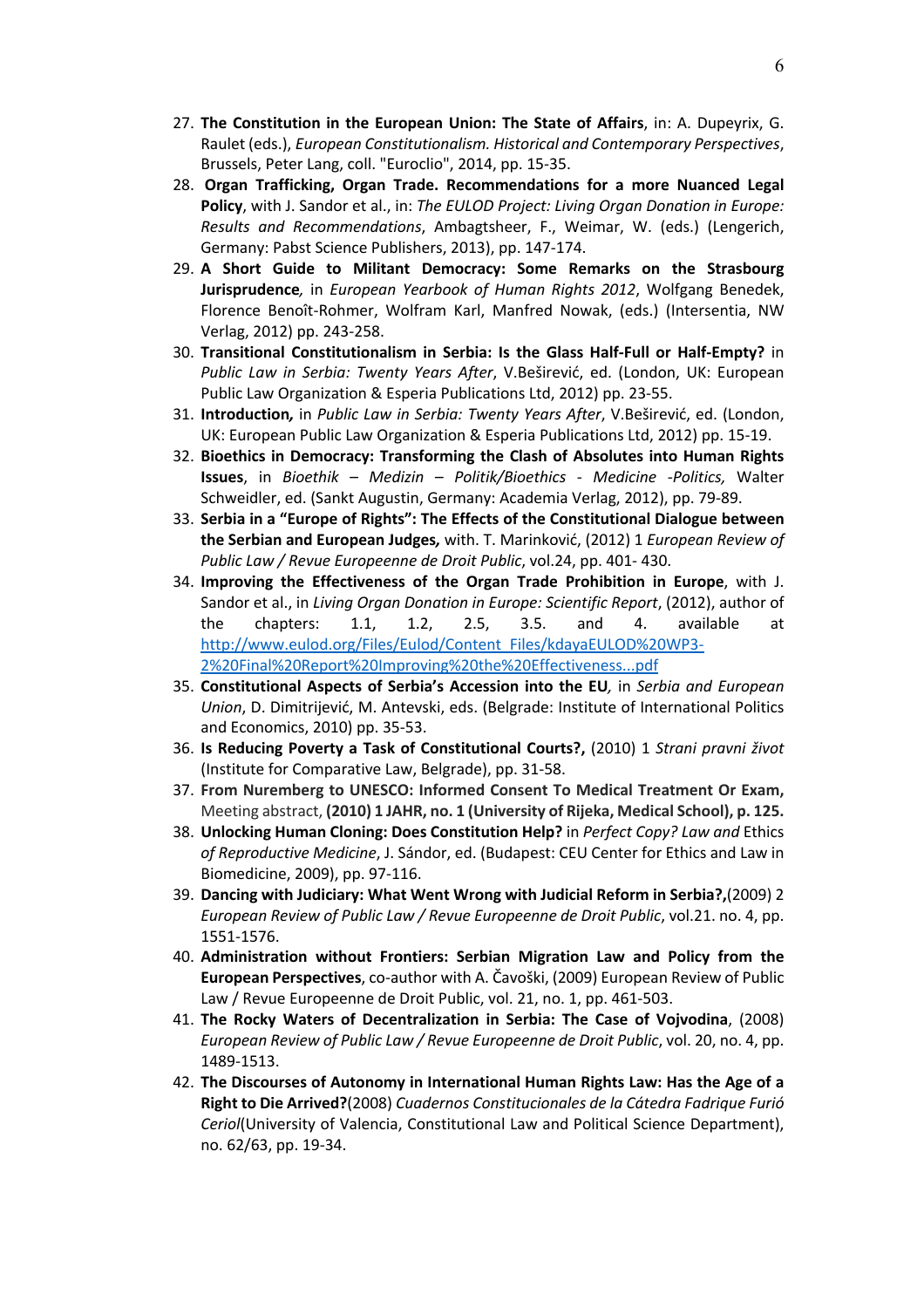- 43. **Basic Norms of Bioethics: Informed Consent in UNESCO Bioethics Declarations**, (2008), *The Annals of the Faculty of Law Belgrade -Belgrade Law Review*, vol. III, pp. 257-265.
- 44. **Serbia**, with M. Anđelković *et al*., in: **HERA: Network for Combating Human Trafficking in Central and Southern Europe**, G. Timsit, S. Flogaitis, (eds.) (London: Esperia Publications Ltd, 2008), European Public Law Series / Bibliotheque de Droit Public Europeen, vol. XCI, pp. 555-693.
- 45. **Country Reports on Advanced Directives: Serbia***,* in *Advance Directives: Towards a Coordinated European Perspective? Book of Abstracts*, (Zurich: Institute of Biomedical Ethics, University of Zurich, European Science Foundation, 2008) pp. 75- 78.
- 46. **The Chronicle of Constitutional Law and Jurisprudence: Serbia,** (2007) *European Review of Public Law / Revue Europeenne de Droit Public*, vol. 19. no. 4, pp. 1077- 1101.
- 47. **The Gods Must be Crazy: Does a Constitution Speak about Bioethics?** (2007) 1 *The Annals of the Faculty of Law Belgrade*, International Edition, pp.110-132. (Published also in Serbian).
- 48. **Socio-Economic Rights in the Constitution for Europe: Between Symbolism and Legal Realism**, in *Rethinking Socio-Economic Rights in an Insecure World* (Budapest, CEU Center for Human Rights /CEU Press, 2006), pp. 37-48.
- 49. **Towards a Common Future: Perspectives for Future Cooperation in Southeastern and Central Europe**, in *Europe Bound*, ed. J. Jensen, (Savarija University Press, Hungary, 2003) pp. 207-220.

#### (In Serbian language)

- 50. Put do nezavisnog pravosuđa u Srbiji, [**A Path to Independent Judiciary in Serbia]** oktobar 2018,http://www.emins.org/wp-content/uploads/2018/08/Size-politike-Put-do-nezavisnog-pravosudja-u-Srbiji-2018.pdf
- 51. Aduti radnog teksta amandmana na Ustav RS: Stavovi Venecijanske komisije očima Beograda, [**A Trump Card in The Working Draft of Amendments to the Serbian Constitution: Belgrade's Misinterpretation of the Venice Commission's Positions]**  in *Svedočanstvo: pripreme za promenu Ustava od 2006. godine i struka* [*Testimony: Preparations for the Changes to the 2006 Constitution and Judiciary]*, Društvo sudija Srbije, Beograd, 2018, pp. 357-365 (published also in English).
- 52. "Uhvati me ako možeš": o (ne)odgovornosti transnacionalnih korporacija zbog kršenja ljudskih prava **[ "Catch Me If You Can": Reflections on Legal (Un)Accountability of Transnational Corporations for Human Rights Violations]**, *Pravni zapisi*, (2018), no.1, pp. 21-42.
- 53. Odnos međunarodnog i unutrašnjeg prava: osvrt na ustavna rešenja**, [The Relationship between International and National Law: Some Reflections on Constitutional Solutions]**

2017, http://www.centaronline.org/sr/dogadjaj/11729/prof-dr-violeta-besirevicodnos-medjunarodnog-i-unutrasnjeg-prava-osvrt-na-ustavna-resenja

- 54. A jedan razlog menja sve: kontrola ustavnosti Briselskog sporazuma u svetlu doktrine političkog pitanja **[The Reason That Changes Everything: A Judicial Review of the Brussels Agreement Under the Political Question Doctrine]**, *Hereticus*, (2016), Vol. 14, No. 1/2, pp. 127-151.
- 55. Monitoring i evaluacija zakonodavstva i politika suzbijanja trgovine ljudima i njihova implementacija u Republici Srbiji u 2014. i 2015. godini [**Monitoring and Evaluation of Anti-Trafficking Laws and Policies and their Implementation in the Republic of**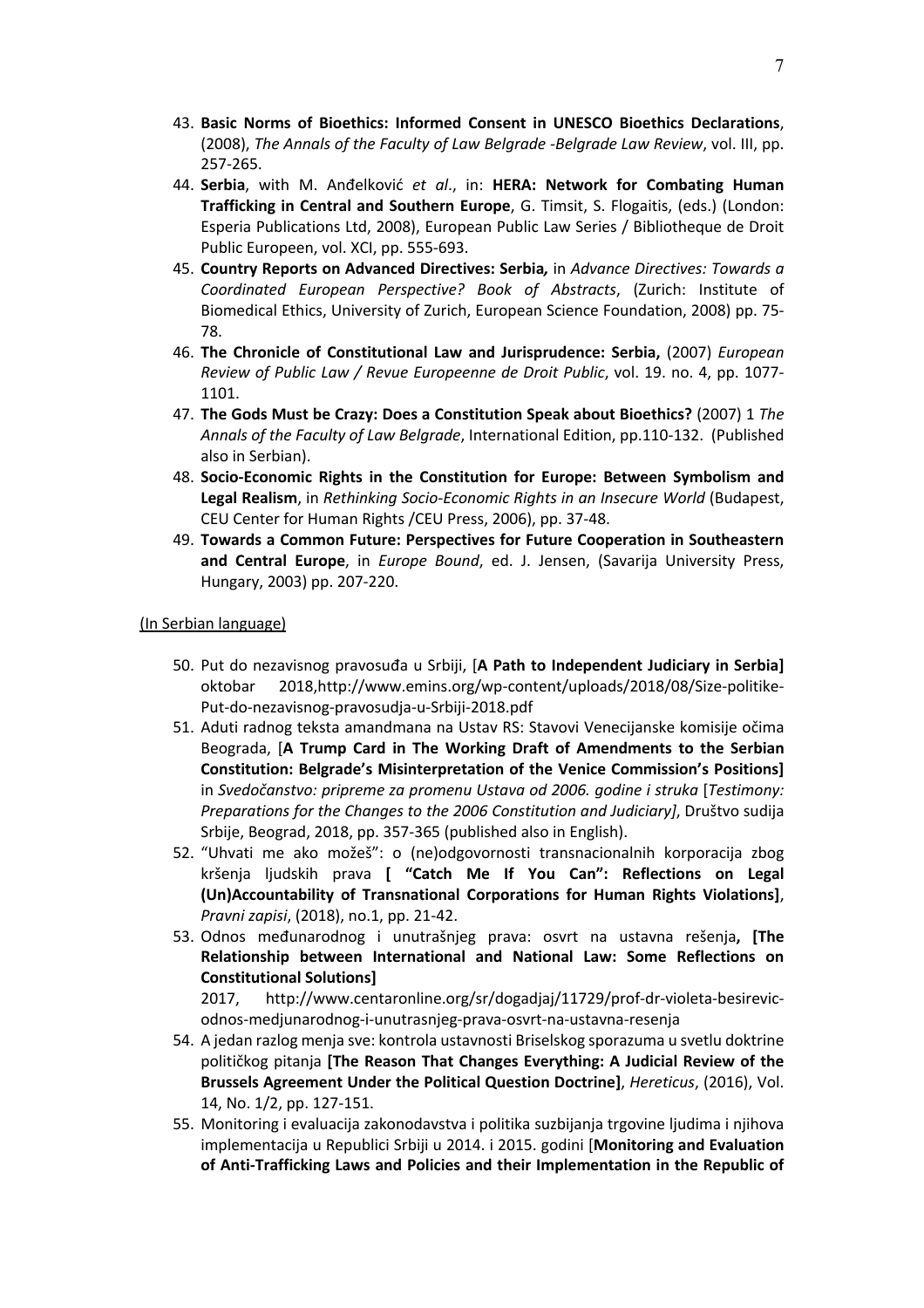**Serbia in 2014 and 2015**], with I. Radović (Belgrade: ASTRA, 2016). Published also in English.

- 56. Put bez povratka? Od nacionalne države do globalnog konstitucionalizma **[A Path of No Return? From the Nation State to Global Constitutionalism]: Lidija R. Basta Fleiner and Tanasije Marinković (eds.), Key Developments in Constitutionalism and Constitutional Law, Eleven International Publishing, The Hague 2014,** *(book review)*, *Pravni zapisi*, (2015), no.1, pp. 214-226.
- 57. Institucionalizacija i "devitalizacija" militantne demokratije u Srbiji: Slučaj zabrane udruženja**, [Institutionalization and "Devitalization" of Militant Democracy in Serbia: The Banning of Associations]** in *Ustavi u vremenu krize: postjugoslovenska perspektiva, [Constitutions in Time of Crisis: Post-Yugoslav Perspective],* M. Podunavac, B. Djordjević, eds. (Beograd: Fakultet političkih nauka, Udruženje za političke nauke Srbije 2014), pp. 151-172.
- 58. Ustavno sudstvo u zemljama u tranziciji: lekcije iz uporednog prava, **[Constitutional Judiciary in Transition: Lessons from Comparative Law Perspective]** in *Uloga i značaj ustavnog suda u očuvanju vladavine prava*, **[The Role and Significance of a Constitutional Court in Ensuring the Rule of Law]** B. Nenadić, ed. (Beograd: Ustavni sud RS, 2013) pp. 268-289.
- 59. Muke po Statutu: Da li će jezička dogmatizacja Ustava ukinuti političku autonomiju Vojvodine?[**Passion According to the Statute: Will the Textual Dogmatization of the Constitution Abolish the Political Autonomy of Vojvodina?],** (2013) *Pravni zapisi*, no.2, pp. 476-510.
- 60. Ustav bez demosa: Zašto Evropska Unija (ipak) ima Ustav?**[Why does the European Union already have a Constitution],** (2013) *Pravni zapisi* (Legal Records), no. 1, pp. 27-61.
- 61. Ubiti pticu rugalicu?Militantna demokratija u jurisprudenciji Evropskog suda za ljudska prava [**To Kill a Mockingbird? Militant Democracy in the Jurisprudence of the European Court of Human Rights**], in *Militant Democracy, Then and Now*, ed. Violeta Besirevic (Belgrade: Službeni glasnik & PFUUB, 2013) pp. 87-122.
- 62. Predgovor **[Preface]** in *Militant Democracy, Then and Now*, ed. Violeta Besirevic (Belgrade: Službeni glasnik & PFUUB, 2013) pp. 9-29.
- 63. Nova podela vlasti: (tajni) život demokratskog deficita u postupku zaključivanja međunarodnih ugovora**[The New Separation of Powers: The (Secret) Life of Democratic Deficit in International Treaty-Making],** in *Parlamentarna praksa I*, M. Pajvančić and A. Popović (eds.)(Belgrade: Konrad Adenauer Stiftung, 2012) pp. 81- 103.
- 64. Ko se boji federalne Evrope? Kritički ostvrt na "lisabonsku" odluku Saveznog ustavnog suda Nemačke**[Who's Afraid of Federal Europe? Some Critical Remarks on the German Constitutional Court's Lisbon Decision],** (2011) *Pravni zapisi* (Legal Records), no. 1, pp. 53-79.
- 65. Ultima ratio u suzbijanju trgovine ljudima: međunarodni i nacionalni krivičnopravni standardi gonjenja i kažnjavanja **[Ultima Ratio in Fight Against Trafficking in Human Beings: International and National Criminal Law Standards],** (Belgrade: ASTRA, 2010), pp. 49-59.
- 66. Pravo na dostojanstvenu smrt **[The Right to Die with Dignity]** (2008), *Glasnik Advokatske komore Vojvodine*, no. 12, pp. 527-541.
- 67. Trgovina ljudima u Republici Srbiji, Izveštaj za period 2001 2007. godine **[Trafficking in Persons in the Republic of Serbia, The Report for 2001-2007],** co-author with M. Andjelković et al. (Beograd: ASTRA- Akcija protiv trgovine ljudima, 2008) pp. 65-89, 147-160, 234-236, 240-242, 293-295, 303-304, 309-310.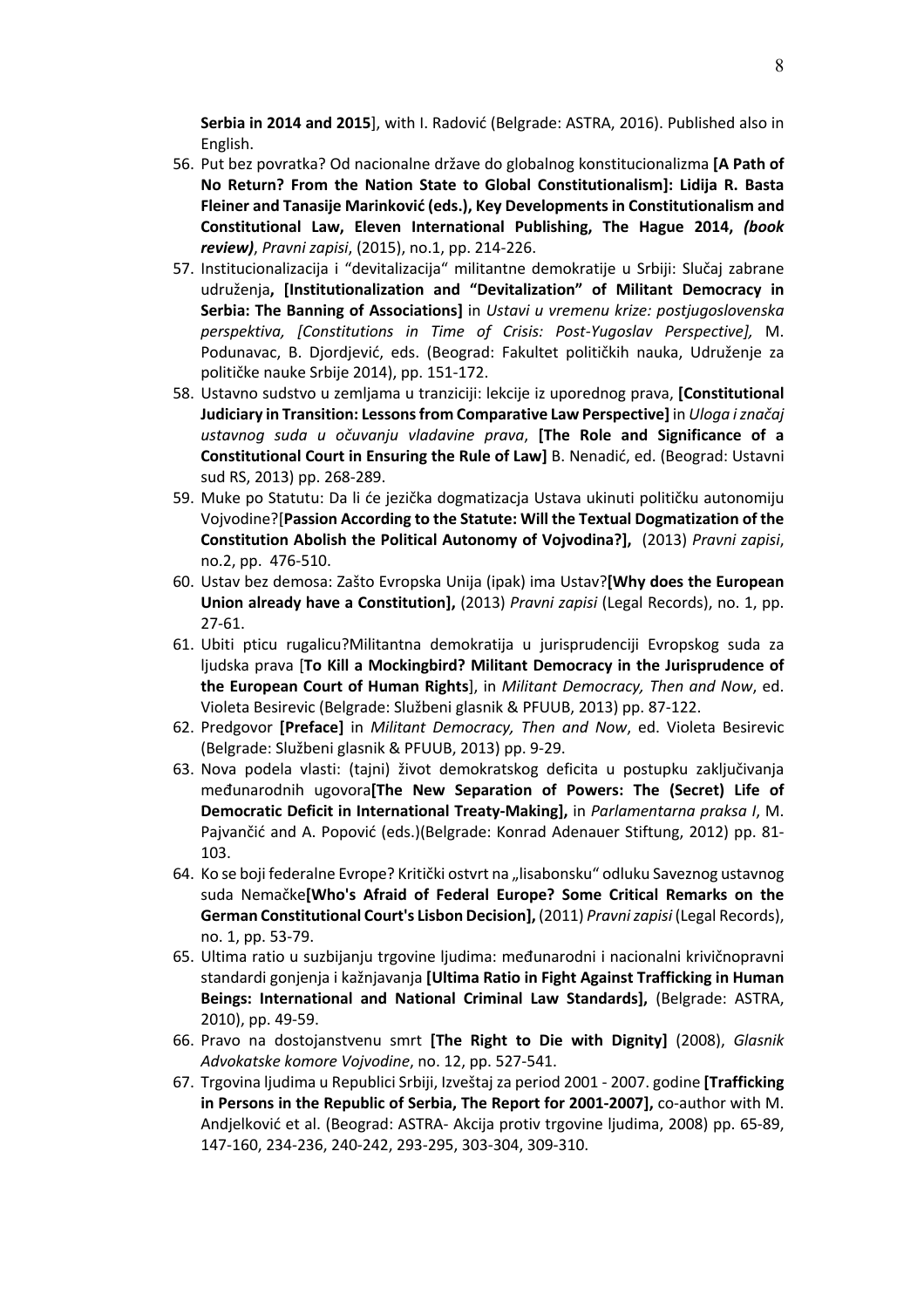- 68. UNESKO i Bioetika: Zbirka osnovnih dokumenta, Predgovor **[Bioethics in UNESCO: Basic Documents**, **Introduction]** with. J. Sandor, (Budapest: UNESCO/CEU Center for Ethics and Law in Biomedicine, 2008) pp. 1-2.
- 69. Abuse: The Dark Side of Fundamental Rights**,** ed. Andras Sajo, book review, *Anali Pravnog fakulteta u Beogradu*, 2/ 2007, pp. 185-192.
- 70. Bogovi su pali na teme: o ustavu i bioetci **[The Gods Must be Crazy: Does a Constitution Speak about Bioethics?]** *Anali Pravnog fakulteta u Beogradu,* 2/2006*,*  pp. 205-229.
- 71. Krivicni zakon SR Jugoslavije –izmene i pravci buduce reforme**, [Yugoslav Penal Law –Amendments and the Roads to Future Reform],** (1993) 9-10 *Izbor sudske prakse*, pp. 5-9*.*
- 72. Odgovornost za privredne prestupe i prekrsaje prema odredbama Zakona o preduzecima (1989), [**Corporate Responsibility and Responsibility for Petty Offences in the Company Law**] 1296 *Savremena praksa* (introductory article).

(In other languages)

73. **Eutanasi, retten til ærverdig død og døende pasienter i Serbia**, **[Euthanasia, a right to die with dignity and dying patients in Serbia],** (in Norwegian), (2008) Omsorg – Nordic Journal of Palliative Medicine, no. 4, pp. 35-38.

### *Published Translations*

**1.***Universal Declaration on the Human Genome and Human Rights,* **(English to Serbian)** in *UNESKO i Bioetika: Zbirka osnovnih dokumenta* [Bioethics in UNESCO: Basic Texts] ed. J. Sandor, (Budapest: CELAB/UNESCO, 2008) pp. 3-8.

**2.***International Declaration on Human Genetic Data,* **(English to Serbian)** in *UNESKO i Bioetika: Zbirka osnovnih dokumenta,* [Bioethics in UNESCO: Basic Texts] ed. J. Sandor, (Budapest: CELAB/UNESCO, 2008) pp. 9-19.

**3.***Universal Declaration on Bioethics and Human Rights,* **(English to Serbian)** in *UNESKO i Bioetika: Zbirka osnovnih dokumenta,* [Bioethics in UNESCO: Basic Texts] ed. J. Sandor, (Budapest: CELAB/UNESCO, 2008) pp. 20-28.

4.*Criminal Procedure Act of FRY* (Serbian to English, Council of Europe, 2002).

# Work in Progress

**1. Introduction to EU Law** (Textbook)

**2. Who Protects Democracy in the European Union? The Interplay between Member States and Judges** (Book Chapter).

# **PARTICIPATION IN SCIENTIFIC AND CONSULTATIVE PROJECTS**

- 1. **COST Action CA19143 Global Digital Human Rights Network.** EU-funded COST Association. A Member of the Management Committee (2020-2024).
- 2. **The Influence of the European Convention for the Protection of Human Rights and Fundamental Freedoms to the Rule of Law in Slovenia and Serbia**, Ministry of Education, Serbia and Ministry of Science, Slovenia. Lead Expert (2020-2021).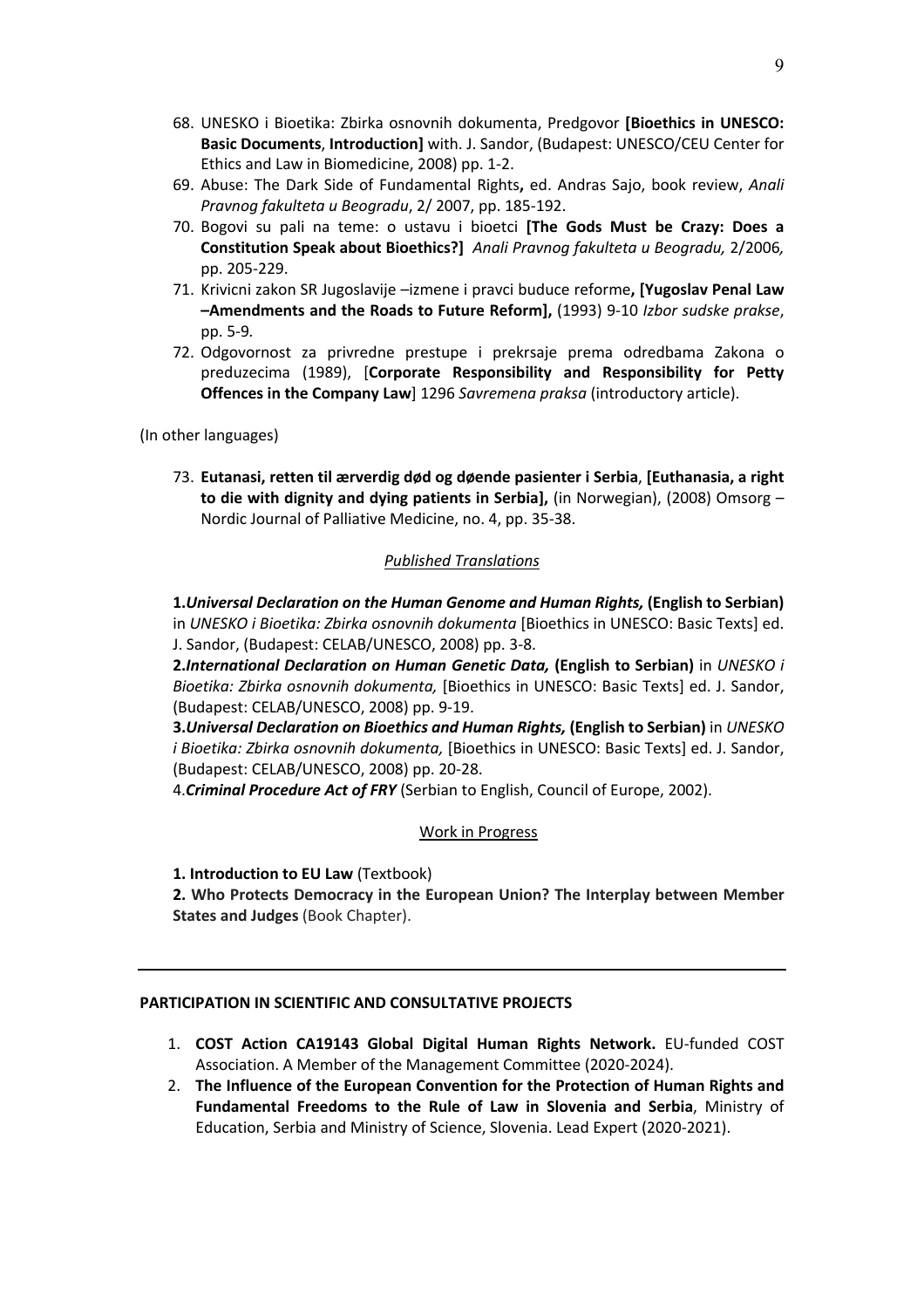- 3. **Rethinking The Political Question Doctrine: The Case of Kosovo***.* Institute for Social Science & Ministry of Education and Science of the Republic of Serbia. Lead Expert. (2020).
- 4. **Improving Competitiveness of Serbia in EU Accession Process**, Ministry of Education and Science of the Republic of Serbia, no. 47028, (2011-2020*)*.
- 5. **Enhancing Educational Activities and Improvement of Organizational Capacities of the Judicial Academy.** British Council, Belgrade. Senior National Expert for EU Law (January – June 2018).
- 6. **The Constitutional Changes in Serbia.** The European Movement, Belgrade. Lead Expert ( August - December 2018).
- 7. **The Study on Case-Law of the European Court of Human Rights in Administrative Disputes.** Regional School of Public Administration, ReSPA (financed by the EU). Lead Expert, (2017)*.*
- 8. **Observatory on Local Autonomy**, University of Lille, France. A research study on decentralization, multi-level governance and the management of local government,  $(2015 - 2016)$ .
- 9. **Balkans Against Trafficking Now II**, EU and ASTRA. The analysis of national antitrafficking legislative and policy frameworks in Serbia, (2016).
- 10. **Living Organ Donation in Europe** (EULOD*).* European Commission, the Seventh Framework Program (FP7). Grant no. 242177. A member of the CEU CELAB Research Team, Work-Package No.3: Organ Trafficking and Tourism, (2010-2012).
- 11. **Global Ethics Observatory**. UNESCO Database on Ethics Related Legislation and Guidelines. UNESCO. Legal Expert, (2011)
- 12. **Wheeling EU Enlargement**. European Public Law Organization. Academic Coordinator, (2011).
- 13. **Development of Public Administration and Management Studies in Serbia***.* TEMPUS, JP 144889-2008, (2009-2012).
- 14. **Promoting Human Rights of Terminally Ill Persons***.* EU Delegation in Serbia and NGO "Philanthropy", (2010-2011).
- 15. **Comprehensive Regulatory Reform**. The Government of the Republic of Serbia. Member of the Committee for Educational Reform, (2009).
- 16. **Euro-American Project - International Sessions Commemorating the 60th Anniversary of the Universal Declaration of Human**. Helsinki-España and Institute for International Education, Valencia and New York, (2008-2009).
- 17. **Developing Models of Implementation of UNESCO Bioethical Instruments**. CEU CELAB and UNESCO. Grant no. 375423 08 HUN, (2008).
- 18. **Advance Directives: Towards a Coordinated European Perspective***.* Institute of Biomedical Ethics, University of Zurich and the European Science Foundation, (2008).
- 19. **Network for Combating Human Trafficking in Central and Southern Europe***.* The European Public Law, EU Phare/Cards and the Hellenic Ministry of Foreign Affairs, (2006-2007).
- 20. **Comparative and Interdisciplinary Approaches on Reproductive Cloning and Stem Cell Research**. Central European University, Center for Law and Ethics in Biomedicine, (2005-2007).
- 21. **Compatibility of Yugoslav Law with the European Convention on Human Rights. Member of the Working Team.** Council of Europe, (2001-2002.).

\_\_\_\_\_\_\_\_\_\_\_\_\_\_\_\_\_\_\_\_\_\_\_\_\_\_\_\_\_\_\_\_\_\_\_\_\_\_\_\_\_\_\_\_\_\_\_\_\_\_\_\_\_\_\_\_\_\_\_\_\_\_\_\_\_\_\_\_\_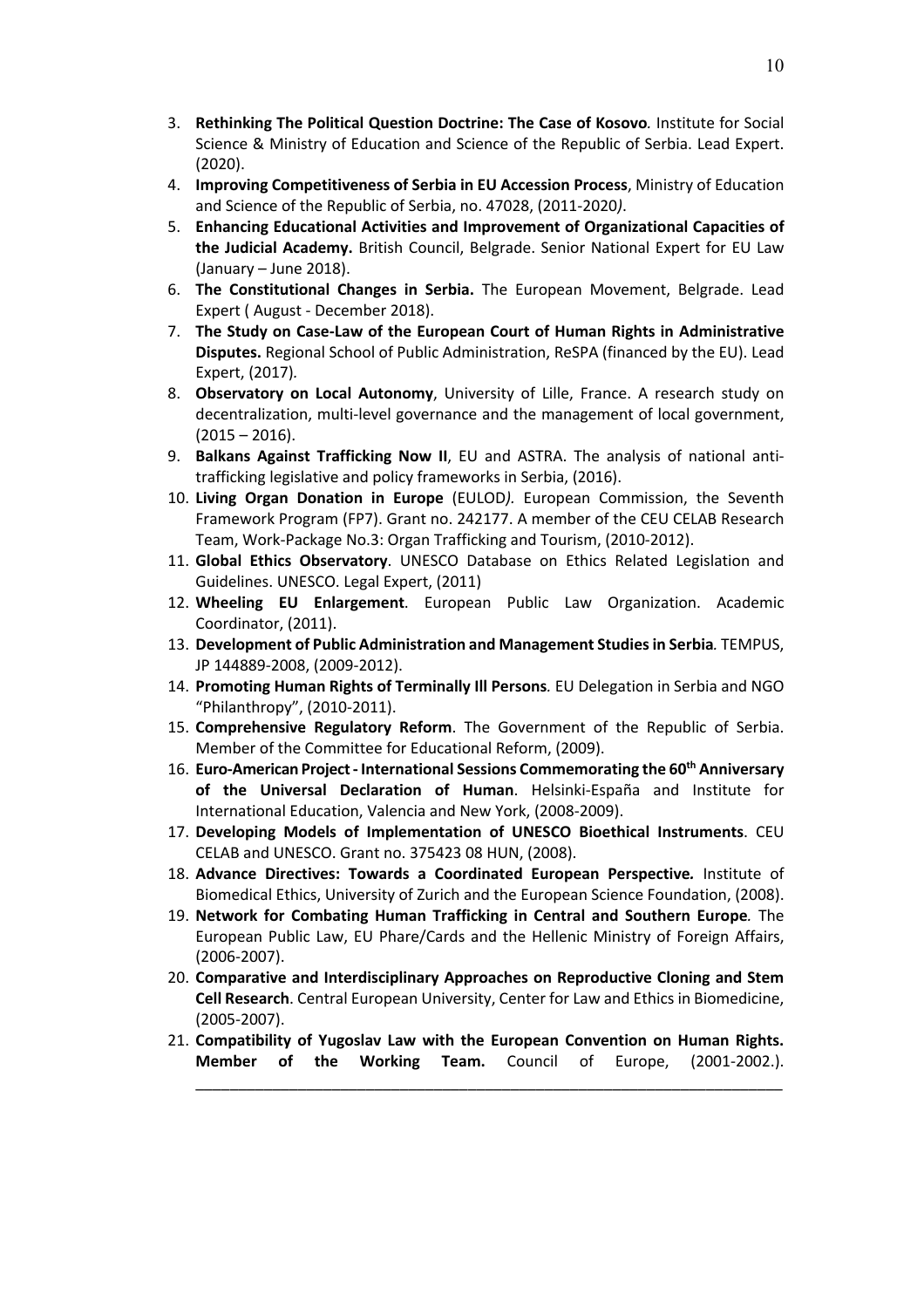#### **PRESENTATIONS AT INTERNATIONAL CONFERENCES**

- 1. *What Future for Human Rights? Accommodating Human Rights Claims in International Investment Arbitration.* Presentation at the conference: Public Law in Times of Change? International Society of Public Law (ICON.S), Pontificia Universidad, Catolica de Chile, Santiago, July 1-3, 2019.
- 2. *Adjusting Constitutional Review to the 'Primacy of Political': The Case of Serbia.*  Presentation at the conference: Russian Constitutionalism and Challenges of Times: Lessons of the First 25 Years, Lomanasov Moscow State University School of Law & Institute for Law and Public Policy, Moscow, December 12-14, 2018.
- 3. *Pigeonholing Human Rights in International Investment Arbitration: A Claim or a*  **Defense?** Presentation at the conference: Human Rights in 21<sup>st</sup> Century, Serbian Academy for Science and Art & University of Belgrade Law School, Belgrade, November 9-10, 2018.
- 4. *Who Decides on Secession? The Case of Kosovo***.** Presentation at the conference: Referendums and Secession, European Public Law Organization, Fyli, Athens, September 10, 2018.
- 5. *Deterrence or Deference? The Constitutional Court under the Rise of Populism in Serbia***.** The paper presented at the conference: Identity, Security, Democracy: Challenges for Public Law, International Society of Public Law (ICON.S), The University of Hong Kong, Hong Kong, Jun, 25-27, 2018.
- 6. *A Schmittian Affair? The Constitution, the Constitutional Court and Living with the Political Guardian in Serbia***.** The paper presented at the conference: New Politics of Decisionisam, IVR Serbia (Serbian Association for Legal and Social Philosophy) Belgrade, October 13-14,2017.
- 7. *Making Sense of Political Question Doctrine: The Case of Kosovo*. The paper presented at the conference: Courts, Power, Public Law, International Society of Public Law (ICON.S), The University of Copenhagen Law School, Copenhagen, July 5- 7, 2017.
- 8. *Sovereignty in the Context of Migration from the Perspective of International Law*  and EU Law, with T. Papić. The paper presented at the conference: Migrants in 21<sup>st</sup> Century Europe, Serbian Academy of Science and Arts (SANU), Novi Sad, May 5-6, 2017.
- 9. *Territorial Belonging. Inclusion and Exclusion from State Territories*, with T. Papic. The paper presented at the conference: Rights across Borders: Citizenship and Immigration in Europe, European Public Law Group, Spetses, Greece, September 9- 10, 2016.
- 10. *The Myth of Judicial Reform in Serbia*. The paper presented at the conference: Judicial Power in the Countries in Transition, HSE, Venice Commission and Institute for Law and Public Policy, Moscow, May 27, 2016.
- 11. *How to Teach European Human Rights Law*. The presentation at the conference: Human Rights Education and Research in the Promotion of the Council of Europe Standards, High School of Economics, National Research University, Moscow, May 24- 25, 2016.
- 12. *Constitutional Courts in the Region of the Former Yugoslavia: Looking Back, Looking Forward*. The paper presented at the conference: Constitutional Courts in Former Yugoslavia: the Role and Impact in Times of Transition, Analitika, Center for Social Research, Sarajevo, April 18, 2016.
- 13. *Common Law Approach in Constitutional Scholarship and Its Possible Application in Serbia*. The paper presented at the conference: French-Serbian Connections in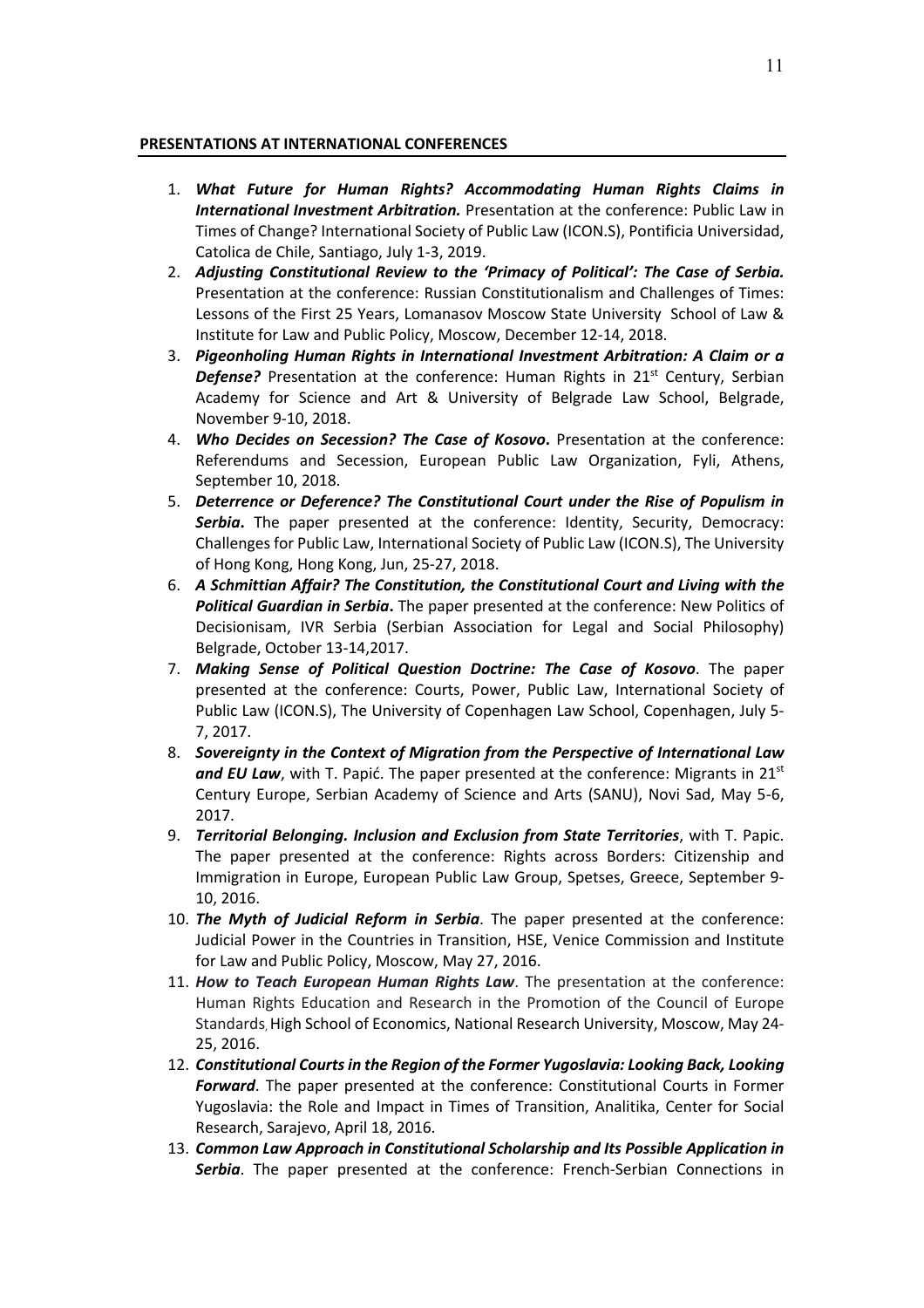Constitutional Scholarship in Serbia, University of Belgrade School of Law, Belgrade, November, 27-28, 2015.

- 14. *Legal Norms and Lawyers' Roles in European Public Space Making: Assessing Integration by Adjudication*. The paper presented at the conference: Espace public européen: histoire et méthodologie, Université Paris 1 – Panhéon Sorbonne, Paris, October 9-10, 2014.
- 15. *Mission (Im)possible: Defending a Right to Die***.** The paper presented at the conference: Fundamental Rights: Justification and Interpretation, University of Belgrade School of Law, Belgrade, October 24-25, 2014.
- 16. **Rights and Disagreements: Fighting Poverty before the Constitutional Courts**. The paper presented at the conference: *Social Movements and European Crisis*, Inter-University Center Dubrovnik, 21.04.-24.04. 2014.
- 17. *Constitutional Review in a Democratic Deficit Setting: The Case of EU***.** The paper presented at the conference: Constitutional Review and Democracy, University of Belgrade School of Law, Belgrade, November 23-34, 2013.
- 18. *The Politics of the Constitutional Court in Serbia*. The paper presented at the conference: Global Fellows Forums. Commentator: Stephen Holmes. NYU School of Law, New York, October 4, 2012.
- 19. *Nuremberg revisited***.** The paper presented at the conference: The Role of International and National (Criminal) Proceedings with regard to Reconciliation and Redress of International Crimes and the Consolidation of Peace in Conflict Areas – the Case of the Former Yugoslavia, University of Potsdam, Potsdam, Germany, June 1-2, 2012.
- 20. *Eyes Wide Shut: the Case of Organ Trafficking in Kosovo.* The paper presented at the ELPAT/EULOD project meeting in Berlin, November 4-6, 2011.
- 21. *Bioethics in Democracy: Transforming the Clash of Absolutes into Human Rights*  **Issues**. The paper presented at the 6<sup>th</sup> Bioethics Forum of the South-Eastern European Countries: Bioethics, Medicine and Politics. Belgrade, November 5-6, 2010.
- 22. *Is There a Human Right to Euthanasia?* with M. Matulovic. The paper presented at the 18th World Congress on Medical Law, Zagreb, Croatia, August 8-12, 2010.
- 23. *Organ Transplantation and Trade in Serbia: Legal Perspectives.* The paper presented at 3rd ELPAT Invitational Conference: Organ Tourism and Paid Donation, European Society for Organ Transplantation. Sofia, October 8-10, 2010.
- 24. *Is Reducing Poverty a Task of Constitutional Courts***?** The paper presented at the conference: Universal Application of the Universal Declaration of Human Rights: Towards Poverty Eradication. Helsinki España and Institute for International Education, New York, November 24-25, 2009. (Moderator of Session I, as well).
- 25. *Constitutional Aspects of the Accession of Serbia to the EU***.** The paper presented at the conference: Serbia and EU, Institute of International Politics and Economics & Hanns Seidel Foundation, Belgrade, May 18, 2009.
- 26. Moderator of Session I at the conference: *Public Administration in Modern Times: Challenges and Perspectives*, European Public Law Organization, 24.04.-25.04.2009. Komotini, Greece.
- 27. *Human Rights in the Twenty First Century: Euthanasia as a Universal Right to Die?*  The paper presented at the conference: International Sessions Commemorating the  $60<sup>th</sup>$  Anniversary of the Universal Declaration of Human Rights and the  $10<sup>th</sup>$ Anniversary of the Valencia Declaration of Human Duties and Responsibilities, Valencia, December 9-12, 2008 (also, Moderator of Module III: Universality or Autonomy in the Universal Application).